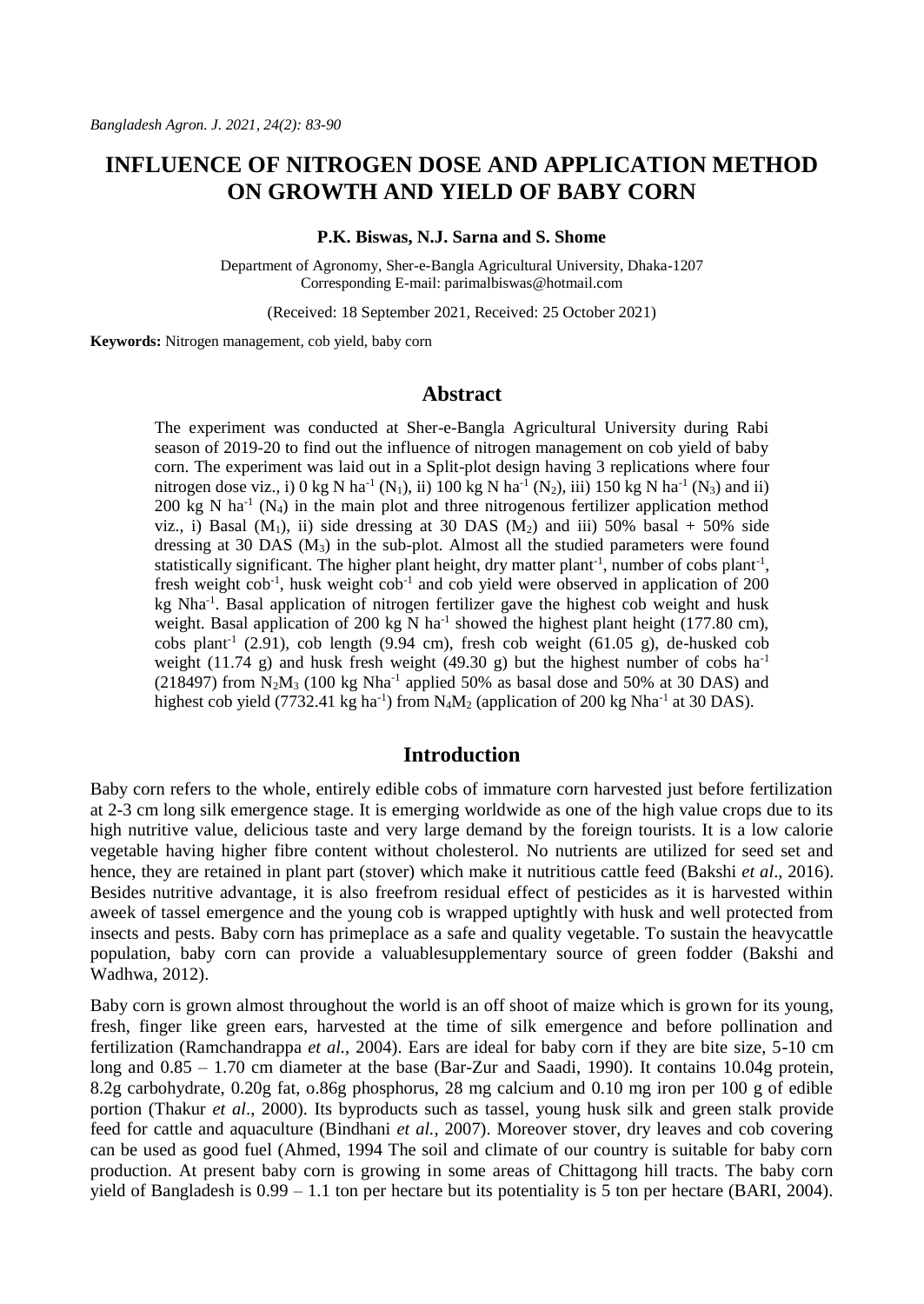So to meet the demand of baby corn it is imported from foreign countries like Thailand, Taiwan etc. and costing about Tk. 10 crore per year (BARI, 2004). The yield potential of baby corn is greatly influenced by proper method of nitrogen application with proper dose. An increased response to applied nitrogen was observed in baby corn by Pandey *et al.* (2002). Increased baby corn production can be achieved by changes of N-fertilizer dose with appropriate application method. Optimum rate and time of N application can enhance yield productivity and nutrient use efficiencies while reducing the environmental pollution (Neilsen, 2013). The study was therefore, undertaken to find out the yield potentiality of baby corn with nitrogen fertilizer management.

### **Materials and Methods**

The experiment was conducted at the Agronomy field of Sher-e-Bangla Agricultural University, Dhaka during the period from November 2019 to March 2020. The seeds of "Baby star" variety of baby corn was used as plant materials and the seeds were collected from Khustia seed store, Mirpur, Dhaka. The seeds were sown on 15 November, 2019 having a spacing of 45 cm x 20 cm. The experiment was laid out in a Split-plot design with three replications where four nitrogen dose viz., i) 0 kg N ha<sup>-1</sup> (N<sub>1</sub>), ii) 100 kg N ha<sup>-1</sup> (N<sub>2</sub>), iii) 150 kg N ha<sup>-1</sup> (N<sub>3</sub>) and ii) 200 kg N ha<sup>-1</sup> (N<sub>4</sub>) in the main- plot and three nitrogenous fertilizer application method viz., i) Basal  $(M_1)$ , ii) 30 DAS  $(M_2)$  and iii) 50% basal + 50% at 30 DAS  $(M_3)$  in the sub-plot. The chemical fertilizers i.e., urea as per treatment along with TSP and MoP as per recommended dose were used t. The whole amount of all fertilizers except urea was applied as a basla. Irrigation water was ensured to the field as and when necessary. Two hand weedings were done for all the treatments. The field was infested by different insects and diseases those controlled by applying appropriate ways in time.The immature cobs from harvest area of each plot werecollected and weighed atdifferent dates and finally converted as per hectare basis. Yield contributing and other relevant data like plant height at harvest, dry matter plant<sup>-1</sup> at harvest, days to tasseling, days to silking, total number of cobs plant<sup>-1</sup>, cob length, cob diameter, fresh weight of cobs, dehusked cob yield plant<sup>-1</sup>, husk yield plant<sup>-1</sup>, number of harvested cobs ha<sup>-1</sup> and fresh cob yield ha<sup>-1</sup> were collected. Statistical analyses were done by using the Crop Stat computer package and the mean differences among the treatments were compared by least significant difference test at 5 % level of significance.

# **Results and Discussion**

#### **Plant height**

The plant height at harvest was significantly differed due to nitrogen dose and interactions of nitrogen dose and application method but insignificant for nitrogen application method (Table 1). The maximum t plant height (176.33 cm) was found in 200 kg N ha<sup>-1</sup> that similar to 150 and 100 kg N ha<sup>-1</sup> whereas no nitrogenous fertilizer application showed the lowest plant height (151.92 cm) that also similar to 100 and  $150 \text{ kg N}$  ha<sup>-1</sup>. The increment of plant height was 9.39, 15.40 and 16.07% in 100, 150 and 200 kg N ha<sup>-1</sup>, respectively as compared to that of control (no nitrogen fertilizer) application. The present investigation corroborates the findings of Kar *et al.* (2006), Muniswamy *et al.* (2007), Suryavanshi *et al.* (2008) and Ashok Kumar (2009). Thakur *et al.* (1997) observed significant favourable effect of application of  $150 - 200$  kg N ha<sup>-1</sup> on plant height, functionalleaves plant<sup>-1</sup>, stem diameter, dry matter plant<sup>-1</sup>, greenfodder yield, baby corn yield and net returns compared to the lower N levels. The maximum plant height was given by the combination  $N_4M_1$  (177.80 cm) that similar to all most all other interactions except the lowest plant height (149.33 cm) height in  $N_1M_1$  that similar to  $N_1M_2$  $(150.93 \text{ cm})$ , N<sub>1</sub>M<sub>3</sub> (155.50 cm) and N<sub>2</sub>M<sub>2</sub> (162.07 cm).

# **Dry matter weight**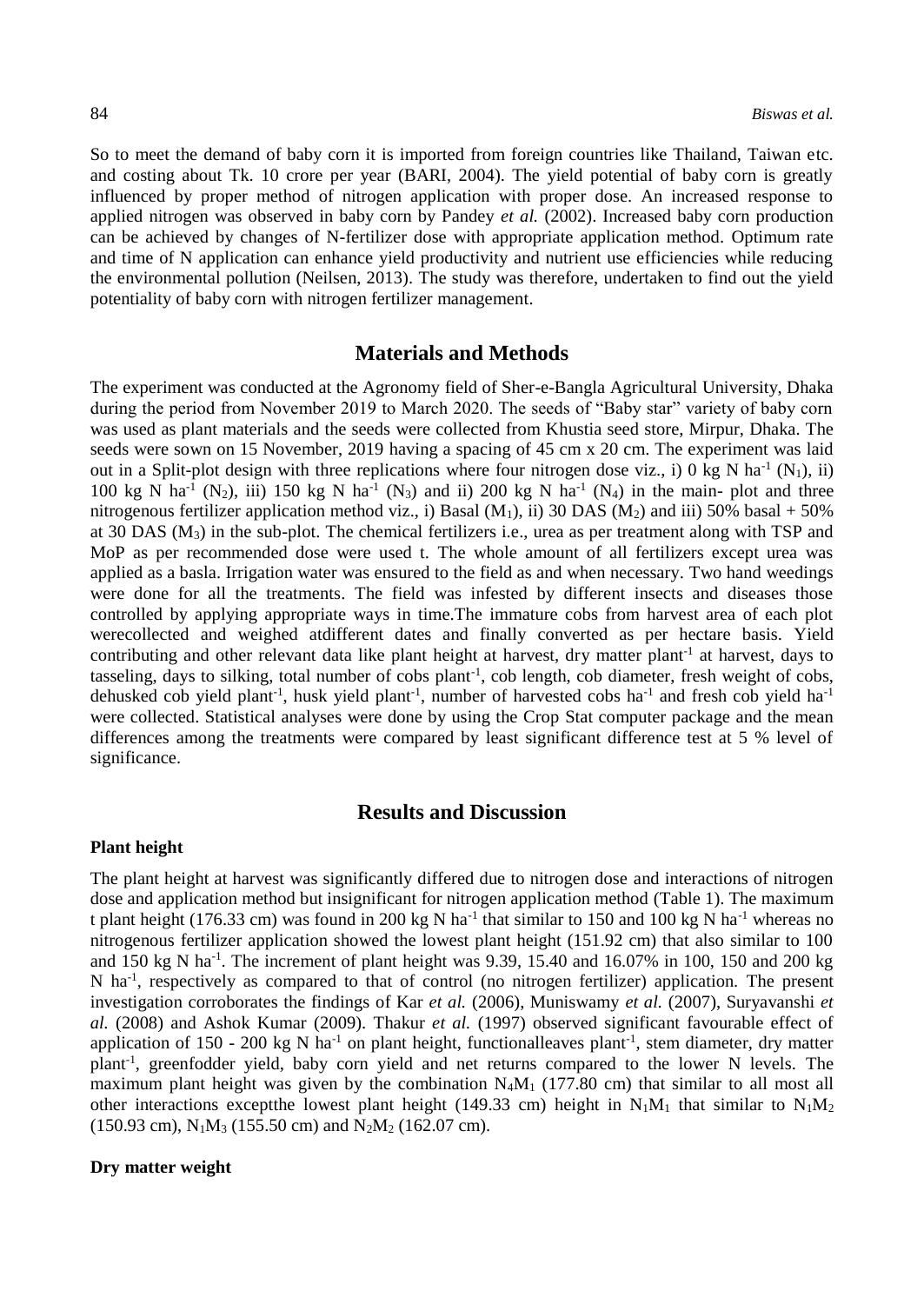The maximum dry matter plant<sup>-1</sup> (80.94 g) at harvest was recorded in application of 200 kg N ha<sup>-1</sup> that similar to 150 kg N ha<sup>-1</sup> (74.33 g) and 150 kg N ha<sup>-1</sup> (70.86 g) and the lowest dry matter plant<sup>-1</sup> (58.97 g) by no nitrogen application that similar to  $N_2$  and  $N_3$  (Table 1). Compared to that of no nitrogen application, the highest dry matter increment for nitrogen was found in  $N_4$  (37.26%) that followed by  $N_2$  (26.05%) and  $N_3$  (20.16%). The highest dry matter plant<sup>-1</sup> (98.02 g) was found in  $N_3M_3$  (split application of 150 kg Nha<sup>-1</sup>) that similar to almost all other interactions except  $N_1M_2$ ,  $N_2M_3$  and  $N_3M_1$ . The lowest dry matter plant<sup>-1</sup>(41.58 g) was given by  $N_1M_2$  that similar to almost all other interactions except  $N_2M_2$ ,  $N_3M_3$  and  $N_4M_1$ .

### **Days to tasseling and silking**

The tasseling and silking duration of baby corn was significantly varied for the interaction of nitrogen dose and application method (Table 1). The highest duration (79 days) was needed for  $N_1M_3$  that similar to almost all other interactions except  $N_2M_1$ ,  $N_2M_3$ ,  $N_3M_1$ ,  $N_3M_3$  and  $N_4M_3$  whereas the lowest duration (75 days) was found in  $N_2M_1$  that similar to almost all other interactions except  $N_1M_2$ , and  $N_1M_3$ . The highest silking duration (84 days) was found in  $N_1M_3$  that similar to  $N_2M_2$  (84 days),  $N_1M_1$ (83 days) and  $N_1M_2$  (83 days) whereas the lowest identical duration (81 days) was given by  $N_2M_1$ ,  $N_3M_1$  and  $N_4M_3$  that similar to almost all other interactions except  $N_1M_1$ ,  $N_1M_2$ ,  $N_1M_3$  and  $N_2M_2$ .

#### **Number of cobs plant-1**

There was significant variation observed among different nitrogen doses and interactions for number of cobs plant<sup>-1</sup> and the maximum number of cobs plant<sup>-1</sup> (2.50) was found in application of 200 kg Nha<sup>-1</sup> treatment that similar to N<sub>3</sub> (2.37) and N<sub>2</sub> (2.38) and the lowest number (2.11 plant<sup>-1</sup>) in control (Table 2). Higher number of cobs plant<sup>-1</sup> (2.91) was found in N<sub>4</sub>M<sub>1</sub> that similar to N<sub>2</sub>M<sub>3</sub> (2.57) and N<sub>3</sub>M<sub>2</sub> (2.55) and the lowest number of cobs plant<sup>-1</sup> (1.91) by  $N_1M_1$  that similar to  $N_1M_2$  (2.15),  $N_3M_1$  (2.20),  $N_1M_3$  $(2.26)$  and N<sub>2</sub>M<sub>2</sub> (2.26). Irrespective of nitrogen application methods, the higher doses of nitrogen increased the number of cobs plant<sup>-1</sup> that also supported by many researchers. Sahoo and Mahapatra (2004) reported that increase in the level of NPK increased the number of cobs plant<sup>-1</sup>, weight of whole green cob and yield of green cob significantly. Singh and Singh (1984) also observed more number of cobs in nitrogen fertilized plots of baby corn mainly due to reduction in per cent of barrenness rather than prolificacy.

### **Cob length and cobdiameter**

There was no significant variation observed among different nitrogen dose and application method for cob length of baby corn though their interactions significantly varied where the highest cob length (9.94 cm) was found in N<sub>4</sub>M<sub>1</sub> that similar to all other interactions except N<sub>1</sub>M<sub>1</sub> (8.11 cm) which showed the lowest cob length that also similar to all other interactions except  $N_4M_1$  (Table 2). Cob girth did not show any variations for nitrogen dose, application method and their interactions.

| <b>Treatments</b>     | <b>Plant height</b><br>(cm) | Dry matter<br>$(g$ plant <sup>-1</sup> ) | Days to<br>tasseling | Days to<br>silking |
|-----------------------|-----------------------------|------------------------------------------|----------------------|--------------------|
| Nitrogen dose $(N)$   |                             |                                          |                      |                    |
| $N_1$                 | 151.92                      | 58.97                                    | 78                   | 84                 |
| $\rm N_2$             | 166.18                      | 74.33                                    | 76                   | 82                 |
| $N_3$                 | 175.31                      | 70.86                                    | 76                   | 81                 |
| $\rm N_4$             | 176.33                      | 80.94                                    | 76                   | 81                 |
| LSD <sub>(0.05)</sub> | 23.689                      | 21.435                                   | <b>NS</b>            | NS                 |

Table 1. Growth parameters of baby corn as affected by nitrogen dose and application method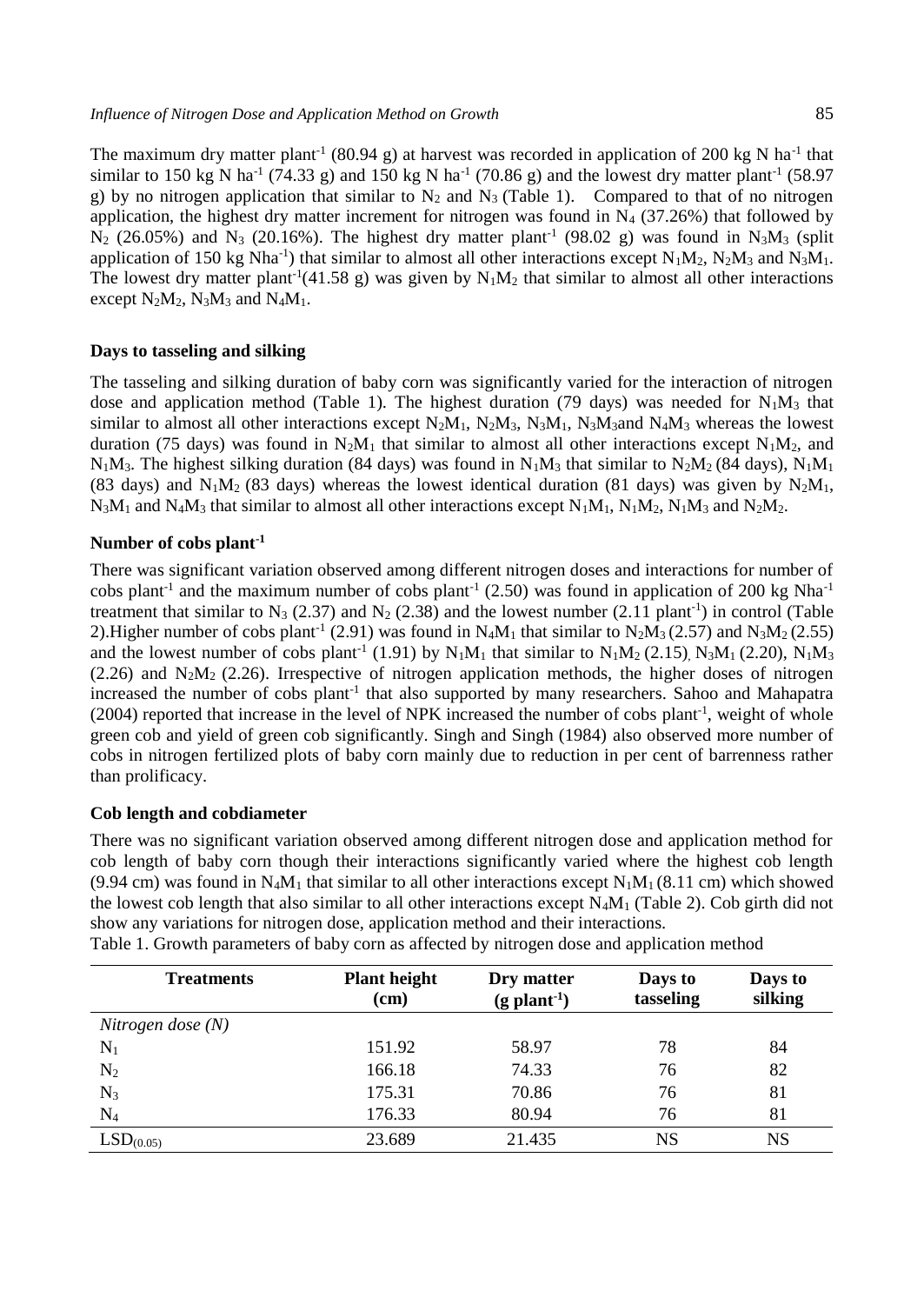| Nitrogen fertilizer application<br>method (M) |           |           |           |           |
|-----------------------------------------------|-----------|-----------|-----------|-----------|
| $M_1$                                         | 167.45    | 71.02     | 76        | 82        |
| M <sub>2</sub>                                | 166.62    | 68.15     | 77        | 82        |
| $M_3$                                         | 168.24    | 74.66     | 76        | 82        |
| LSD <sub>(0.05)</sub>                         | <b>NS</b> | <b>NS</b> | <b>NS</b> | <b>NS</b> |
| Interactions $(N x M)$                        |           |           |           |           |
| $N_1M_1$                                      | 149.33    | 66.49     | 76        | 83        |
| $N_1M_2$                                      | 150.93    | 41.58     | 78        | 83        |
| $N_1M_3$                                      | 155.50    | 68.83     | 79        | 84.       |
| $N_2M_1$                                      | 170.80    | 81.18     | 75        | 81        |
| $N_2M_2$                                      | 162.07    | 87.48     | 77        | 84        |
| $N_2M_3$                                      | 165.67    | 54.32     | 75        | 81        |
| $N_3M_1$                                      | 171.87    | 46.48     | 76        | 81        |
| $N_3M_2$                                      | 176.33    | 68.07     | 76        | 82        |
| $N_3M_3$                                      | 177.73    | 98.02     | 75        | 81        |
| $N_4M_1$                                      | 177.80    | 89.91     | 77        | 82        |
| $N_4M_2$                                      | 177.13    | 75.46     | 76        | 81        |
| $N_4M_3$                                      | 174.07    | 77.45     | 76        | 81        |
| $LSD(0.05)$                                   | 14.46     | 40.98     | 2.80      | 2.64      |
| CV(%)                                         | 4.99      | 33.22     | 2.12      | 1.86      |

 $N_1$  = No nitrogen,  $N_2$  = 100 kg Nha<sup>-1</sup>, N<sub>3</sub> = 150 kg Nha<sup>-1</sup>, N<sub>4</sub> = 200 kg Nha<sup>-1</sup>, M<sub>1</sub> = Basal, M<sub>2</sub> = 30 DAS, M<sub>3</sub> = 50% basal + 50% at 30 DAS

### **Fresh weight cob-1**

Different nitrogen doses and interactions showed significant variation for cob fresh weight of baby corn. The maximum cob fresh weight  $(41.29 \text{ g})$  was found in application of 200 kg Nha<sup>-1</sup> treatment (N<sub>4</sub>) that followedby N<sub>2</sub> (38.93 g) and N<sub>3</sub> (38.01 g) and the lowest cob fresh weight (31.87 g) in N<sub>1</sub> (control) treatment (Table2). The fresh cob weight of 200 kg N ha<sup>-1</sup> was 43.49% higher compared to that of cob weight in no nitrogen application. Higher doses of nitrogen gave higher cob yield of baby corn that also reported by Prathyusha and Hemalatha (2013).The interaction of nitrogen dose and application method resulted the maximum cob fresh weight  $(47.71\text{ g})$  in N<sub>4</sub>M<sub>1</sub> that similar to  $N_2M_1(42.90 \text{ g})$ ,  $N_4M_2(38.84 \text{ g})$  and  $N_2M_2\& N_3M_3(38.56 \text{ g})$  and the lowest cob fresh weight (30.53 g) in  $N_1M_1$  that similar to  $N_1M_2$  (32.02 g)and  $N_1M_3$  (33.07 g). Similar higher cob fresh weight of baby corn with higher fertility level was also reported by Ghosh *et al.* (2017).

Table 2. Interaction effect of nitrogen dose and application method on crop characters of baby corn

| <b>Treatments</b>     | Cobs plant <sup>-1</sup><br>(No.) | Cob length<br>(cm) | Cob diameter<br>(cm) | <b>Fresh weight</b><br>$(g \text{ cob}^{-1})$ |
|-----------------------|-----------------------------------|--------------------|----------------------|-----------------------------------------------|
| Nitrogen dose $(N)$   |                                   |                    |                      |                                               |
| $\rm N_1$             | 2.11                              | 8.28               | 4.16                 | 31.87                                         |
| $N_2$                 | 2.38                              | 9.28               | 4.15                 | 38.97                                         |
| $N_3$                 | 2.37                              | 8.81               | 4.02                 | 38.01                                         |
| $\rm N_4$             | 2.50                              | 9.26               | 4.17                 | 45.73                                         |
| LSD <sub>(0.05)</sub> | 0.36                              | NS                 | NS                   | 5.69                                          |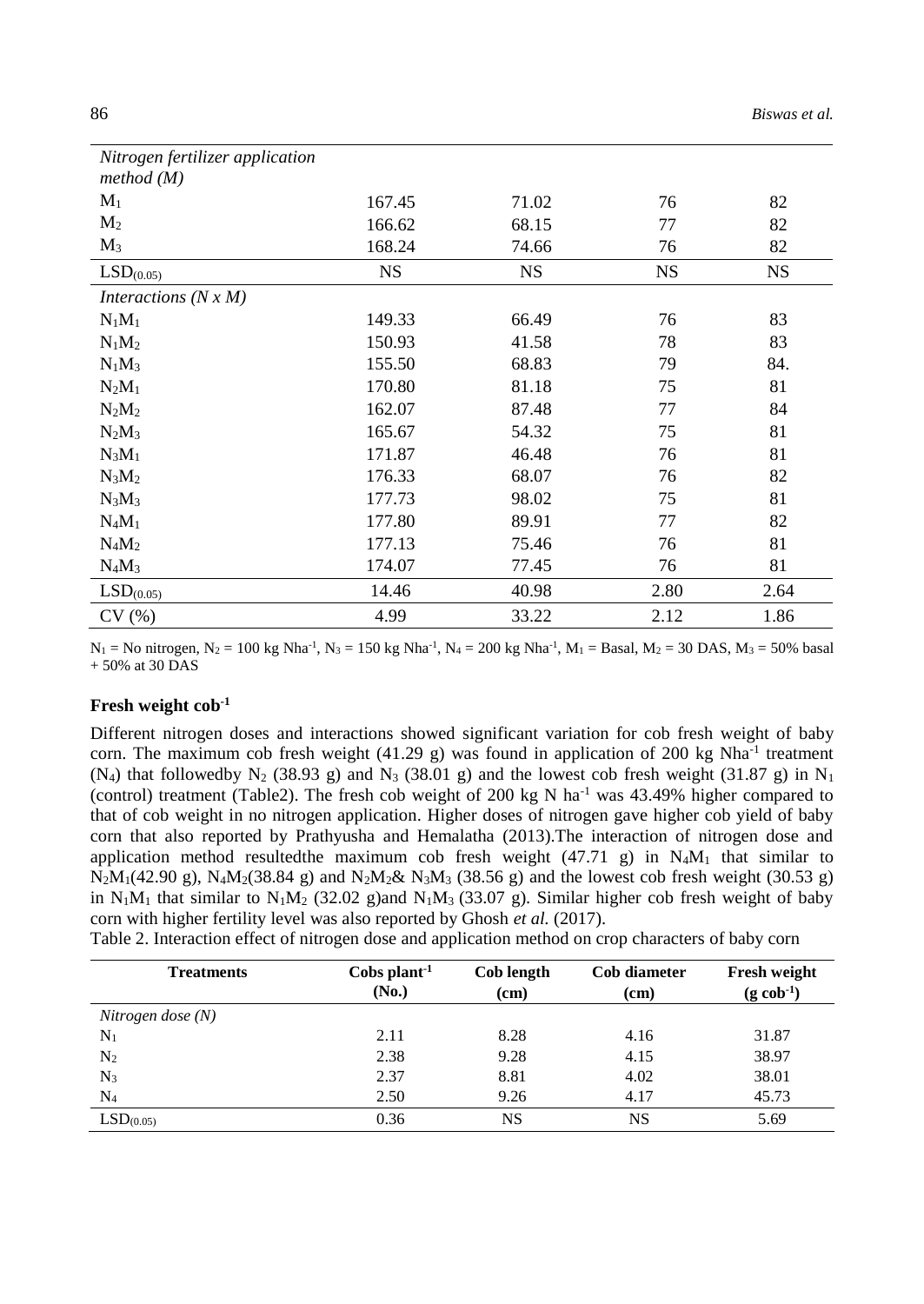| Nitrogen fertilizer application |           |           |           |           |
|---------------------------------|-----------|-----------|-----------|-----------|
| method (M)                      |           |           |           |           |
| $M_1$                           | 2.34      | 9.02      | 4.11      | 43.24     |
| M <sub>2</sub>                  | 2.32      | 8.89      | 4.13      | 36.63     |
| $M_3$                           | 2.39      | 8.82      | 4.14      | 36.07     |
| LSD <sub>(0.05)</sub>           | <b>NS</b> | <b>NS</b> | <b>NS</b> | <b>NS</b> |
| Interactions $(N x M)$          |           |           |           |           |
| $N_1M_1$                        | 1.91      | 8.11      | 4.06      | 30.53     |
| $N_1M_2$                        | 2.15      | 8.53      | 4.16      | 32.02     |
| $N_1M_3$                        | 2.26      | 8.19      | 4.27      | 33.07     |
| $N_2M_1$                        | 2.33      | 9.75      | 4.16      | 43.00     |
| $N_2M_2$                        | 2.26      | 9.04      | 4.14      | 38.56     |
| $N_2M_3$                        | 2.57      | 9.06      | 4.14      | 35.34     |
| $N_3M_1$                        | 2.20      | 8.27      | 3.87      | 38.37     |
| $N_3M_2$                        | 2.55      | 9.07      | 4.13      | 37.10     |
| $N_3M_3$                        | 2.36      | 9.10      | 4.05      | 38.56     |
| $N_4M_1$                        | 2.91      | 9.94      | 4.33      | 61.05     |
| $N_4M_2$                        | 2.34      | 8.94      | 4.07      | 38.84     |
| $N_4M_3$                        | 2.39      | 8.92      | 4.11      | 37.31     |
| $LSD(0.05)$                     | 0.360     | 1.68      | 0.51      | 9.29      |
| CV(%)                           | 19.40     | 8.85      | 12.19     | 18.93     |

 $N_1$  = No nitrogen,  $N_2$  = 100 kg Nha<sup>-1</sup>, N<sub>3</sub> = 150 kg Nha<sup>-1</sup>, N<sub>4</sub> = 200 kg Nha<sup>-1</sup>, M<sub>1</sub> = Basal, M<sub>2</sub> = 30 DAS,  $M_3 = 50\%$  basal + 50% at 30 DAS

#### **De-husked cob fresh weight**

Different nitrogen doses, application method and their interactions resulted significant variation for dehusked cob fresh weight. Higher t cob weight  $(9.59 \text{ g})$  was found in application of 200 kg Nha<sup>-1</sup> treatment (N<sub>4</sub>) that similar to N<sub>2</sub> (8.96 g) and N<sub>3</sub> (8.68 g) and the lowest cob fresh weight (7.95 g) incontrol treatment (Table3). The fresh weight of dehusked cob at 200 kg N ha<sup>-1</sup> was 20.63% higher compared to that of no nitrogen application treatment. Parodhan*et al.* (2007)also reported that highest husked, de-huskedand standard yield of baby corn was obtained with 175 kg Nha<sup>-1</sup> and it was at par with 125 kg N ha<sup>-1</sup>. Similarly, Dadarwaletal. (2009) reported that increasing the rates of NPK application from 120: 40: 30 to 180: 60: 45 kg NPK ha<sup>-1</sup> significantly increased de-husked cob and green fodder yield of baby corn. The highest cob fresh weight (9.46 g) was found in basal application of nitrogen fertilizer  $(M_1)$  that similar to  $M_2$  and the lowest cob fresh weight (8.10 g) in  $M_3$  treatment. The highest cob fresh weight (11.74 g) was found in  $N_4M_1$  and the lowest cob fresh weight (7.38 g) in  $N_1M_1$ that similar to almost all other interactions except  $N_4M_1$  and  $N_2M_1$ .

# **Husk fresh weight cob-1**

Different nitrogen doses, fertilizer application method and their interactions resulted significant variation for husk fresh weight  $\cosh^{-1}$  of baby corn. The maximum t husk weight (36.15 g) was found in application of 200 kg Nha<sup>-1</sup> (N<sub>4</sub>) that similar to N<sub>2</sub> (30.01 g) and the lowest husk weight (23.69 g) incontrol treatment (Table 3) that similar to all other treatments except  $N_4$ . Higher green cob as well as green fodder yields at higher level of nitrogen was also reported by Bindhani*et al.* (2007). The highest husk fresh weight (33.60 g) was found in basal application of nitrogen fertilizer (M<sub>1</sub>) that similar to M<sub>3</sub> and the lowest husk fresh weight (27.81 g) in  $\overline{M}_2$  treatment. The highest husk fresh weight (49.30 g cob<sup>-1</sup>) was found in N<sub>4</sub>M<sub>1</sub> that differed from all other interactions and the lowest husk fresh weight (22.44 g) in  $N_1M_1$ that similar to almost all other interactions except  $N_4M_1$ .

### **Harvested cobs ha-1**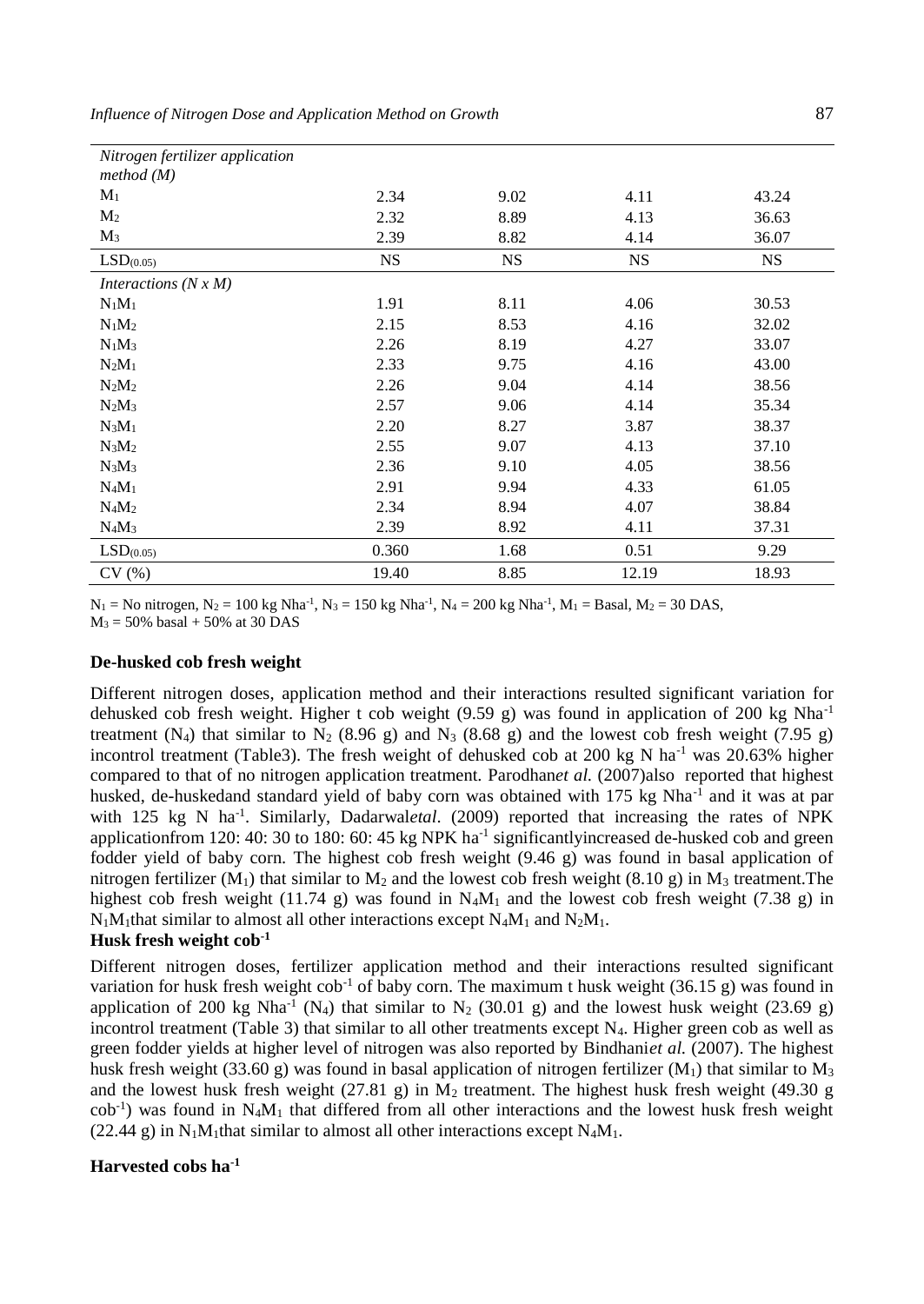Different nitrogen doses as well as interactions of nitrogen dose and application method resulted significant variation for harvested cobs ha<sup>-1</sup>. The highest number of cobs ha<sup>-1</sup> (196524) was found in application of 100 kg Nha<sup>-1</sup> treatment (N<sub>2</sub>) that similar to N<sub>4</sub> (193808) and N<sub>3</sub> (182451) and the lowest number of cobs ha<sup>-1</sup> (172082) in N<sub>1</sub> (control) treatment (Table 3).

Table 3. Interaction effect of nitrogen dose and application method on yield and other crop characters of baby corn

| <b>Treatments</b>               | De-huskedcob           | <b>Husk fresh</b>      | <b>Harvested cobs</b> | <b>Cob fresh</b> |
|---------------------------------|------------------------|------------------------|-----------------------|------------------|
|                                 | fresh weight           | weight                 | $(no. ha^{-1})$       | yield            |
|                                 | $(g \text{ cob}^{-1})$ | $(g \text{ cob}^{-1})$ |                       | $(kg ha^{-1})$   |
| Nitrogen dose $(N)$             |                        |                        |                       |                  |
| $N_1$                           | 7.95                   | 23.69                  | 172082                | 6924.71          |
| N <sub>2</sub>                  | 8.96                   | 30.01                  | 196524                | 7315.21          |
| $N_3$                           | 8.68                   | 29.33                  | 182451                | 7265.40          |
| $N_4$                           | 9.59                   | 36.15                  | 193808                | 7016.40          |
| $LSD_{(\underline{0.05})}$      | 1.623                  | 6.548                  | 17432.35              | <b>NS</b>        |
| Nitrogen fertilizer application |                        |                        |                       |                  |
| method (M)                      |                        |                        |                       |                  |
| $M_1$                           | 9.46                   | 33.60                  | 179797                | 6742.74          |
| M <sub>2</sub>                  | 8.82                   | 27.81                  | 188870                | 7431.16          |
| $M_3$                           | 8.10                   | 27.97                  | 189981                | 7217.39          |
| LSD <sub>(0.05)</sub>           | 0.99                   | 5.75                   | <b>NS</b>             | <b>NS</b>        |
| Interactions $(N x M)$          |                        |                        |                       |                  |
| $N_1M_1$                        | 7.38                   | 22.44                  | 157021                | 6135.83          |
| $N_1M_2$                        | 8.53                   | 23.49                  | 175538                | 7104.10          |
| $N_1M_3$                        | 7.94                   | 25.13                  | 183685                | 7504.34          |
| $N_2M_1$                        | 9.69                   | 33.31                  | 187389                | 7219.22          |
| $N_2M_2$                        | 8.55                   | 30.01                  | 183685                | 7408.14          |
| $N_2M_3$                        | 8.64                   | 26.70                  | 218497                | 7318.26          |
| $N_3M_1$                        | 9.01                   | 29.35                  | 162947                | 7450.25          |
| $N_3M_2$                        | 8.89                   | 28.20                  | 203683                | 7479.97          |
| $N_3M_3$                        | 8.13                   | 30.43                  | 180723                | 6865.98          |
| $N_4M_1$                        | 11.74                  | 49.30                  | 211831                | 6165.68          |
| $N_4M_2$                        | 9.32                   | 29.52                  | 192573                | 7732.41          |
| $N_4M_3$                        | 7.69                   | 29.61                  | 177019                | 7180.96          |
| $LSD(0.05)$                     | 1.97                   | 11.49                  | 36962.60              | 1527.68          |
| CV(%)                           | 12.97                  | 22.29                  | 11.47                 | 12.38            |

 $N_1$  = No nitrogen,  $N_2$  = 100 kg Nha<sup>-1</sup>, N<sub>3</sub> = 150 kg Nha<sup>-1</sup>, N<sub>4</sub> = 200 kg Nha<sup>-1</sup>, M<sub>1</sub> = Basal, M<sub>2</sub> = 30 DAS, M<sub>3</sub> = 50% basal + 50% at 30 DAS

Higher green cob as well as green fodder yields at higher level of nitrogen was also reported by Bindhaniet al. (2007). The highest number of cobs ha<sup>-1</sup> (218497) was found in  $N_2M_3$  that similar to  $N_4M_1$  (211831),  $N_3M_2$  (203683),  $N_4M_2$  (192573),  $N_2M_1$  (187389),  $N_2M_2$  (183685) and  $N_1M_3$  (183685). The lowest number of cobs ha<sup>-1</sup> (157021) found in N<sub>1</sub>M<sub>1</sub>that similar to almost all other interactions except  $N_2M_3$ ,  $N_3M_2$  and  $N_4M_1$ .

#### **Fresh cob yield**

Different nitrogen doses and application method showed non-significant variation for fresh cob yield ha<sup>-1</sup> of baby corn but their interactions was found significant. The highest cob yield ha<sup>-1</sup> (7732.41 kg) was found in  $N_4M_2$  that similar to all other interactions except  $N_1M_1$  and  $N_4M_1$  andthe lowest fresh cob yield ha<sup>-1</sup> (6135.83 kg) found in interaction of N<sub>1</sub>M<sub>1</sub>that similar to all other interactions except N<sub>4</sub>M<sub>2</sub>

# **Conclusion**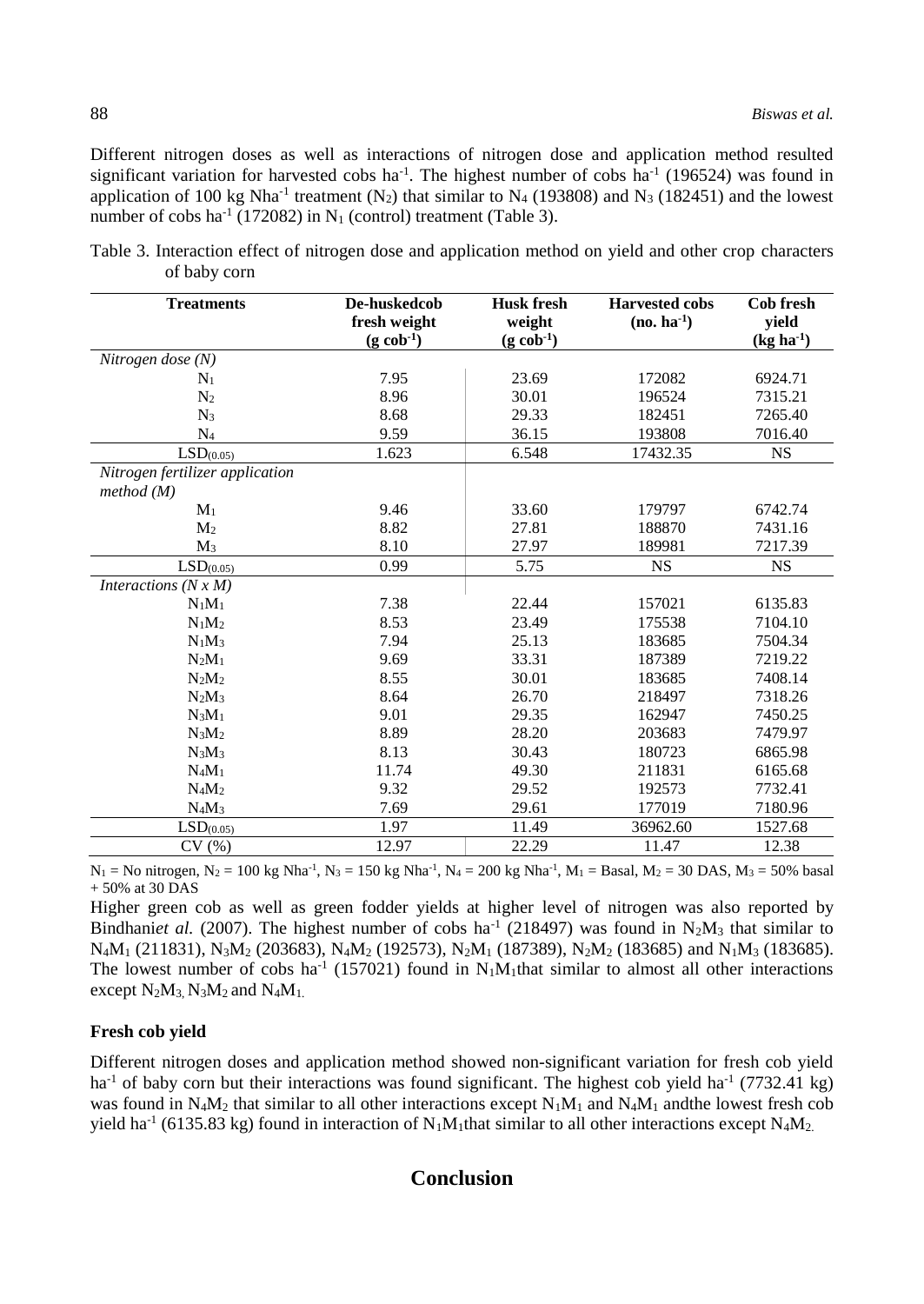Based on the results of the study it may be concluded that baby corn can be successfully cultivate in Bangladesh. Increment of nitrogen dose increased the fresh cob weight of baby corn but the number remain unchanged. Nitrogen fertilizer application method had no remarkable impact on cob yield. Application of 200 kg N ha<sup>-1</sup> as basal dose or 150 kg N ha<sup>-1</sup>having 50% as basal dose and rest 50% as side dressing at 30 days after sowing might be recommended for baby corn cultivation.However, to reach a specific conclusion and recommendation experiments with different levels of other fertilizers and with more varieties should be repeated in different Agro-ecological zones.

#### **Acknowledgement**

The author acknowledged the Ministry of Science and Technology, Govt. of the People's Republic of Bangladesh for providing financial support to conduct the study.

#### **References**

- Ashok Kumar. 2008. Productivity, economics and nitrogen- use efficiency of specialty corn (*Zea mays*) as influenced by planting density and nitrogen fertilization. Indian J. Agron. 53(4): 306-309.
- Ahmed, F. 1994. Maize Production Technology (in Bengali). International Fertilizer Development Center (IFDC) – consultant of Ministry of Agriculture, Bangladesh.
- Bakshi, M.P.S. and M. Wadhwa. 2012. Nutritional evaluation of baby corn husk-A new feed resource for livestock. Indian J. Anim. Sci. 82: 1548-50.
- Bakshi, M.P.S., M. Wadhwa and H.P.S. Makkar. 2016. Wastes to worth: vegetable wastes and by-products as animal feed. Commonwealth Agric. Bureau Rev. 11: No. 012.
- BARI (Bangladesh Agriculture Research Institute). 2004. Production Technology of Baby corn(In Bengali). Agronomy Division, BARI, Joydebpur, Bangladesh.
- Bindhani, A., K.C. Barik, L.M. Garnayak and P.K. Mahapatra. 2007. Nitrogen management in baby corn *(Zea mays L.).* Indian. J. Agron. 52: 135-138.
- Bar-Zur, A. and H. Saadi. 1990. Prolific maize hybrids for corn. J. Hort. Sci.65: 97-100.
- Dadarwal, R.S., N.K. Jain and D. Singh. 2009. Integrated nutrientmanagementin baby corn (*Zea mays*). Indian J. Agric. Sci.79(12): 1023-1025.
- Das, S., V.K. Yadav, Jat, K. Asha, R. Sujay, K. Joyti and J.C. Sekhar. 2008. Babycorn in India. DMT Technical Bulletin. Directorate of Maize Research, Pusa campus, New Delhi: 1-45.
- Ghosh, M., S.K. Maity, S.K. Gupta and A.R. Chowdhury. 2017. Performance of baby corn under different plant densities and fertility levels in lateritic soils of eastern India, Int. J. Pure App. Biosci. 5(3):696-702. doi: http://dx.doi.org/10.18782/2320-7051.5012.
- Kar, P.P., K.C. Barik, P.K. Mahapatra, L.M. Garnayak, B.S. Rath, D.K. Bastia and C.M. Khanda. 2006. Effect of planting geometry and nitrogen on yield, economics and nitrogen uptake of sweet corn (*Zea mays*). Indian J. Agron. 51(1): 43-45.
- Muniswamy, S., R.Gowda and S.R. Prasad. 2007. Effect of spacing and nitrogen levels on seed yield and quality of maize single cross hybrid PEHM-2. Mysore J. Agric. Sci. 41(2): 186-190.
- Nielsen, R.B. 2013. Root Development in Young Corn*, In:* Purdue University Department of Agronomy.
- Pandey, A.K., V.P. Moni, V. Prakash, R.D.Singh and H.S. Gupta. 2002. Effect of varieties and plant densities on yield, yield attributes and economics of baby corn (*Zea mays*). Indian J. Agron. 47: 221-226.
- Parodhan, R.S., S. Bala and P. Khoyumthem. 2007. Response torate of nitrogen and effect of rate of nitrogen and effect of plant density on yield of baby corn. J. Intercad. 11(3): 265-269.
- Prathyusha, C. and S. Hemalatha. 2013. Yield and economics of specialty corn at various levels of nitrogen application under Pongamia + Maize Agri-Silvy system. Intl. J. Adv. Res. 1(6): 476-481.